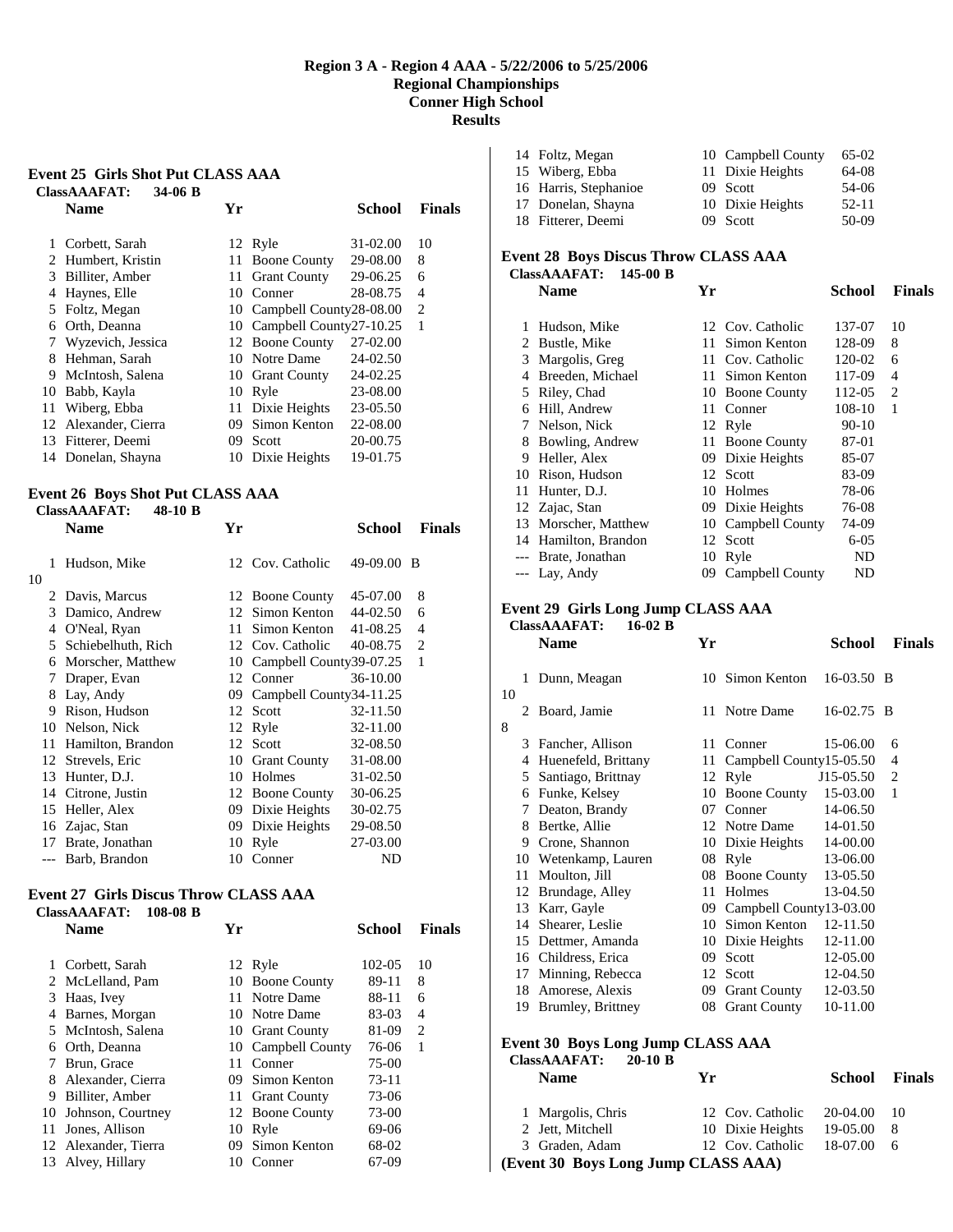#### **Region 3 A - Region 4 AAA - 5/22/2006 to 5/25/2006 Regional Championships Conner High School Results**

|    | <b>Name</b>        | Үr  |                              | School       | <b>Finals</b> |
|----|--------------------|-----|------------------------------|--------------|---------------|
| 4  | Addie, Chris       |     | 11 Campbell County J18-07.00 |              | 4             |
| 5  | Soulette, Danny    | 09  | <b>Boone County</b>          | 17-11.00     | 2             |
| 6  | Metzger, Randy     |     | 11 Dixie Heights             | 17-09.00     | 1             |
| 8  | Finn, Kyle         | 12. | <b>Scott</b>                 | 17-05.00     |               |
| 8  | Rogers, Matthew    | 09  | Conner                       | J17-09.00    |               |
| 9  | Wolfe, Chris       | 10  | <b>Boone County</b>          | 17-00.00     |               |
| 10 | Jones, Logan       | 10  | Simon Kenton                 | $16 - 11.00$ |               |
| 11 | Hedges, Adam       |     | 11 Campbell County16-09.00   |              |               |
|    | 12 Bustle, Patrick | 09  | Simon Kenton                 | $16-04.00$   |               |
|    | 13 Lamping, Josh   | 09  | Ryle                         | 15-10.50     |               |
|    | 14 Parker, CJ      | 09  | <b>Grant County</b>          | 15-06.00     |               |
|    | 15 Rios, Anthony   | 11  | <b>Grant County</b>          | 15-04.00     |               |

## **Event 31 Girls Triple Jump CLASS AAA**

## **ClassAAAFAT: 34-00 B**

|    | <b>Name</b>         | Yг  |                            | School   | <b>Finals</b>                 |
|----|---------------------|-----|----------------------------|----------|-------------------------------|
|    | Flannery, Colby     | 11. | <b>Boone County</b>        | 33-00.50 | 10                            |
|    | Bertke, Allie       |     | 12 Notre Dame              | 32-08.25 | 8                             |
|    | 3 Moulton, Jill     |     | 08 Boone County            | 32-06.25 | 6                             |
| 4  | Wagner, Katie       |     | 12 Simon Kenton            | 32-03.50 | 4                             |
|    | 5 Hoerlein, Jenna   | 09. | Notre Dame                 | 32-02.50 | $\mathfrak{D}_{\mathfrak{p}}$ |
| 6  | Meyer, Lacee        |     | 11 Campbell County30-11.00 |          | 1                             |
|    | Huenefeld, Brittany | 11  | Campbell County30-09.50    |          |                               |
| 8  | Hawthorn, Hannah    | 08  | Ryle                       | 29-11.50 |                               |
| 9  | Wetenkamp, Lauren   | 08  | Ryle                       | 28-06.00 |                               |
| 10 | Grizzell, Megan     |     | 12 Simon Kenton            | 28-02.00 |                               |
| 11 | Amorese, Alexis     | 09  | <b>Grant County</b>        | 25-03.25 |                               |
|    | --- Nichols, Amanda | 11  | <b>Grant County</b>        | ND       |                               |
|    | --- Brundage, Alley | 11  | Holmes                     | ND       |                               |

## **Event 32 Boys Triple Jump CLASS AAA**

# **ClassAAAFAT: 42-10 B**

|       | ClassAAAFAT:<br>42-10 в |    |                         |          |               |
|-------|-------------------------|----|-------------------------|----------|---------------|
|       | <b>Name</b>             | Yr |                         | School   | <b>Finals</b> |
| 1     | Hedges, Adam            | 11 | Campbell County41-08.00 |          | 10            |
| 2     | Margolis, Chris         | 12 | Cov. Catholic           | 40-11.50 | 8             |
| 3     | Graden, Adam            | 12 | Cov. Catholic           | 40-10.00 | 6             |
| 4     | Gulla, Frank            | 09 | Conner                  | 38-08.50 | 4             |
| 5     | Metzger, Randy          | 11 | Dixie Heights           | 38-00.00 | 2             |
| 6     | Lamping, Josh           | 09 | Ryle                    | 37-02.50 | 1             |
| 7     | Wallace, Justin         | 11 | Simon Kenton            | 36-08.00 |               |
| 7     | Soulette, Danny         | 09 | <b>Boone County</b>     | 36-08.00 |               |
| 9     | Whitaker, Treston       | 11 | Campbell County36-01.00 |          |               |
| 10    | Vaughn, Ryan            | 10 | Simon Kenton            | 35-10.00 |               |
| 11    | Jett, Mitchell          | 10 | Dixie Heights           | 35-07.25 |               |
| 12    | Deck, Tony              | 10 | Scott                   | 35-00.50 |               |
| 13    | Vogelpohl, Brad         | 11 | Ryle                    | 34-05.00 |               |
| 14    | Parker, CJ              | 09 | <b>Grant County</b>     | 34-02.00 |               |
| 15    | Sivers, Kyle            | 10 | Scott                   | 33-10.00 |               |
| $---$ | Wolfe, Chris            | 10 | <b>Boone County</b>     | ND       |               |
|       |                         |    |                         |          |               |

## **Event 33 Girls High Jump CLASS AAA ClassAAAFAT: 5-00 B**

| <b>Name</b>       | Yг | School                                      | <b>Finals</b> |
|-------------------|----|---------------------------------------------|---------------|
| 1 Bertke, Allie   |    | 4-10.00                                     | -10           |
| 2 Morgan, Kelly   |    | J4-10.00                                    |               |
| 3 Combs, Courtney |    | 4-08.00                                     | $-5$          |
|                   |    | 12 Notre Dame<br>10 Boone County<br>12 Ryle |               |

| 3 Wagner, Katie       |    | 12 Simon Kenton             | 4-08.00     | 5   |
|-----------------------|----|-----------------------------|-------------|-----|
| 5 Fancher, Allison    |    | 11 Conner                   | $4 - 06.00$ | 2   |
| 6 Crone, Shannon      |    | 10 Dixie Heights            | J4-06.00    | 0.5 |
| 6 Hudepohl, Lindsey   |    | 12 Notre Dame               | J4-06.00    | 0.5 |
| 7 Meyer, Lacee        |    | 11 Campbell County J4-06.00 |             |     |
| 7 Huenefeld, Brittany |    | 11 Campbell County J4-06.00 |             |     |
| 7 Minning, Rebecca    |    | 12 Scott                    | J4-06.00    |     |
| 11 Moore, Cassie      |    | 12 Ryle                     | 4-04.00     |     |
| 11 Grizzell, Megan    |    | 12 Simon Kenton             | $4 - 04.00$ |     |
| 11 Anglin, Caitlyn    |    | 11 Grant County             | $4 - 04.00$ |     |
| 11 Ginn, Ashley       |    | 11 Conner                   | 4-04.00     |     |
| 15 Courtney, Chelsea  | 09 | <b>Boone County</b>         | $4 - 02.00$ |     |
| 16 Wainscott, Katie   |    | Scott                       | $4 - 00.00$ |     |
|                       |    |                             |             |     |

#### **Event 34 Boys High Jump CLASS AAA ClassAAAFAT: 6-00 B**

|       | <b>Name</b>         | Yr                                                                                                                                         |               | School                                                                                                                                     | <b>Finals</b>                                                                                                            |
|-------|---------------------|--------------------------------------------------------------------------------------------------------------------------------------------|---------------|--------------------------------------------------------------------------------------------------------------------------------------------|--------------------------------------------------------------------------------------------------------------------------|
|       |                     |                                                                                                                                            |               |                                                                                                                                            |                                                                                                                          |
| 2     | Sutton, Brett       |                                                                                                                                            |               |                                                                                                                                            |                                                                                                                          |
| 3     | Graden, Adam        |                                                                                                                                            |               |                                                                                                                                            |                                                                                                                          |
| 4     |                     |                                                                                                                                            |               |                                                                                                                                            | 4                                                                                                                        |
| 5     |                     | 10                                                                                                                                         |               |                                                                                                                                            | 2                                                                                                                        |
| 6     |                     |                                                                                                                                            |               |                                                                                                                                            | 0.5                                                                                                                      |
| 6     | Stockdill, Douglass |                                                                                                                                            |               | 5-08.00                                                                                                                                    | 0.5                                                                                                                      |
| 8     | Kaiser, Nick        | 10                                                                                                                                         |               | 5-06.00                                                                                                                                    |                                                                                                                          |
| 8     | Utz, Tyler          | 10                                                                                                                                         | Simon Kenton  | 5-06.00                                                                                                                                    |                                                                                                                          |
| 10    |                     | 11                                                                                                                                         | Ryle          | 5-04.00                                                                                                                                    |                                                                                                                          |
| 10    | Gulla, Frank        | 09                                                                                                                                         | Conner        | 5-04.00                                                                                                                                    |                                                                                                                          |
| 12    | Deck, Tony          | 10                                                                                                                                         | Scott         | 5-02.00                                                                                                                                    |                                                                                                                          |
| 13    | Krajewski, Tim      | 09                                                                                                                                         | Dixie Heights | 5-00.00                                                                                                                                    |                                                                                                                          |
| 13    | Bagley, Shawn       | 11                                                                                                                                         | Dixie Heights | 5-00.00                                                                                                                                    |                                                                                                                          |
| $---$ |                     | 12                                                                                                                                         | Scott         | NΗ                                                                                                                                         |                                                                                                                          |
| $---$ |                     |                                                                                                                                            |               | NH                                                                                                                                         |                                                                                                                          |
|       |                     |                                                                                                                                            |               | NH                                                                                                                                         |                                                                                                                          |
|       |                     | 1 Lowe, Lawrence<br>Fancher, Bud<br>Pendleton, Ryan<br>Addie, Chris<br>Vogelpohl, Brad<br>McCord, Kyle<br>Bear, Esteban<br>--- Ford, Ahsan |               | 12 Simon Kenton<br>12 Cov. Catholic<br>12 Cov. Catholic<br>09 Conner<br><b>Boone County</b><br>10 Ryle<br><b>Boone County</b><br>09 Holmes | $6-00.00$ B<br>$J6-00.00$ B<br>$J6-00.00$ B<br>5-10.00<br>$J5-10.00$<br>11 Campbell County 5-08.00<br>12 Campbell County |

## **Event 35 Girls Pole Vault CLASS AAA**

| <b>ClassAAAFAT:</b><br>$9-00B$<br><b>Name</b> | Yг | School                      | <b>Finals</b> |
|-----------------------------------------------|----|-----------------------------|---------------|
| 1 Dunn, Elizabeth                             |    | 09 Campbell County 7-00.00  | -10           |
| 2 Fangman, Megan                              |    | 09 Campbell County J7-00.00 | 8             |
| 3 Otis, Johnna                                |    | 11 Scott<br>$6-00.00$       | 6             |

## **Event 36 Boys Pole Vault CLASS AAA**

| <b>ClassAAAFAT:</b><br><b>Name</b> | $12-06$ B<br>Yr                      |                            | School   | <b>Finals</b> |
|------------------------------------|--------------------------------------|----------------------------|----------|---------------|
| Olds, Nathan                       |                                      | 12 Scott                   | 11-06.00 | 10            |
| 2 Long, Chad                       |                                      | 11 Campbell County11-00.00 |          | 8             |
| 3 Rawe, Jesse                      |                                      | 11 Campbell County 9-00.00 |          | 6             |
| 4 Vollmar, Tom                     |                                      | 12 Cov. Catholic           | 8-06.00  | 4             |
|                                    | (Event 36 Boys Pole Vault CLASS AAA) |                            |          |               |
| <b>Name</b>                        | Yг                                   |                            | School   | <b>Finals</b> |
| Restle, Kyle                       |                                      | Cov. Catholic              | 8-00.00  |               |